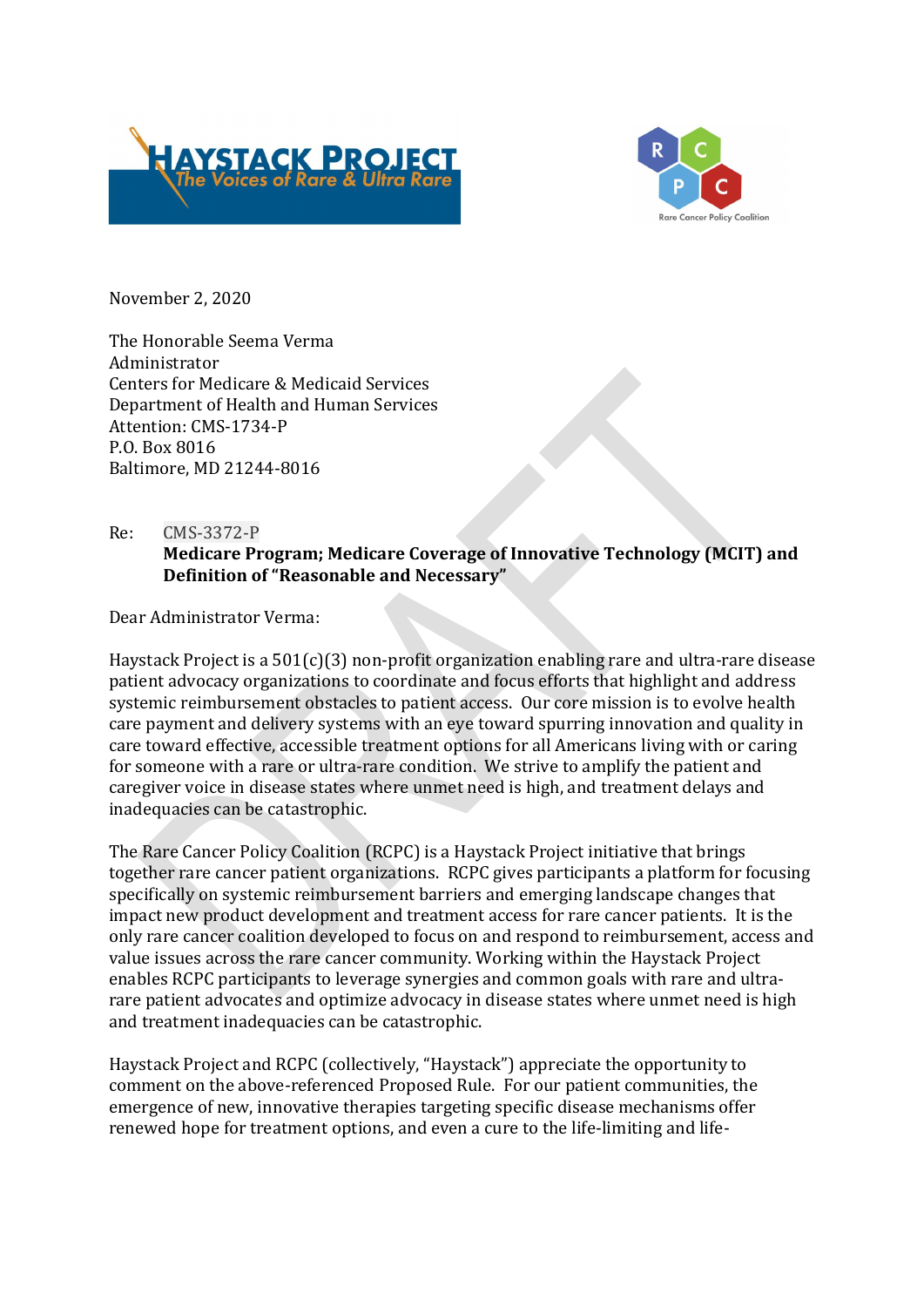



threatening conditions they face. This hope, however, is tempered by our concern that broad health policy refinements will drive unintended consequences for our patients and impede patient access to both novel, treatments addressing very rare disorders and rare cancers and off-label use of existing treatments to reduce disease burden when an FDAapproved treatment is not available. Our comments:<br>- Provide a brief background on the unique concerns patients with rare and ultra-rare

- diseases and rare cancers face; Urge CMS to pursue its proposed Medicare Coverage of Innovative Technology
- (MCIT) initiative through a National Coverage Determination rather than as a codified regulation;<br>Urge CMS to abandon its proposal to codify a definition of "reasonable and
- necessary;"<br>Recommend that, to the extent CMS intends to finalize a codified definition of
- "reasonable and necessary," it should provide greater granularity on the intended scope of applicable items and services and re-issue a proposed rule that clearly notifies and seeks comment from all relevant stakeholders;<br>Urge CMS to include use of commercial payer coverage policies as an optional
- category of evidence that can be considered in expanding coverage, rather than as a potential substitute for MAC or CMS evidence-based decisions.

## Background

Over 35 years ago, Congress recognized that commercial realities associated with research and development discouraged innovation in treating serious medical conditions affecting small populations. Countless lives have been improved, or saved, by new therapies stimulated by the set of statutory incentives for orphan drugs. Although millions of Americans affected by a rare disease are still waiting and hoping for treatment or a cure, there are many for whom treatments that are already available or in the pipeline are out of reach due to the realities of current reimbursement structures.

Innovation in how we understand and address disease mechanisms are currently advancing at a previously unthinkable pace. Targeted cancer treatments, gene therapy and regenerative medicine, and immunologic approaches to rare, serious, and life-threatening conditions give renewed hope to patients and their caregivers. Novel treatments have, however, been accompanied by increased concerns that the treatments we need will be accompanied by access restrictions that limit their real-world utility in addressing disease burden for all patients that are candidates for treatment. For patients without an FDAapproved treatment option, reliance on off-label use of existing products is essential to manage symptoms, reduce disease burden, and, for some patients, can slow symptom progression. These patients face a disproportionate set of hurdles in accessing treatment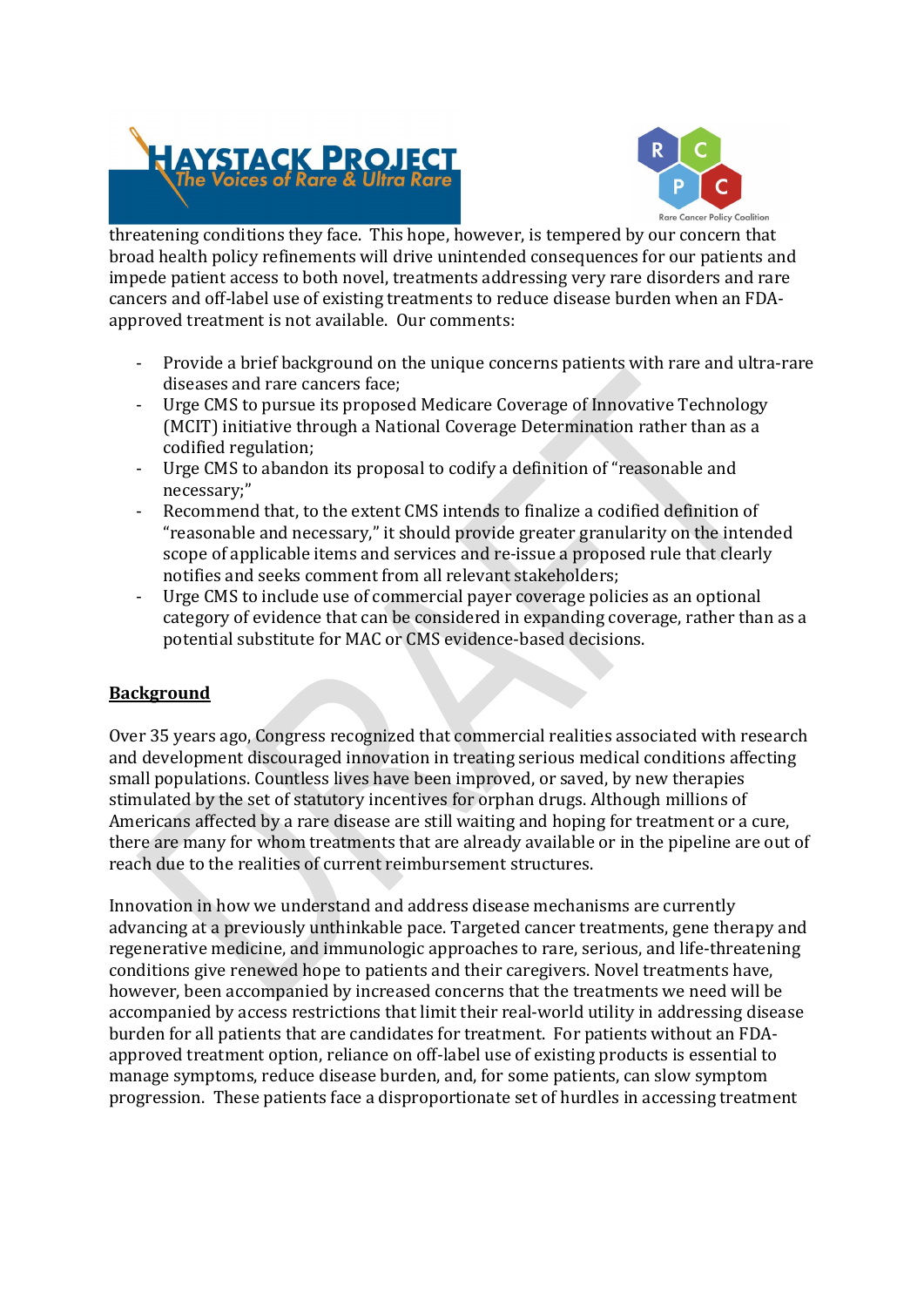



due to coverage policies among public and private payers that tend not to account for offlabel use in rare and ultra-rare disease populations.

### Haystack urges CMS to pursue its proposed Medicare Coverage of Innovative Technology (MCIT) initiative through a National Coverage Determination (NCD) rather than as a codified regulation.

Haystack supports CMS' proposed creation of a mechanism through which Medicare beneficiaries would have rapid, reliable access to breakthrough medical devices. The MCIT proposal is an appropriate exercise of CMS' authority to determine the circumstances under which a newly-marketed medical device would be presumed reasonable and necessary and qualify for coverage. Haystack believes, however, that a "blanket" NCD would be a more appropriate avenue for the MCIT pathway because CMS' proposal is a determination of medical necessity with clearly outlined eligibility criteria.<br>- The MCIT pathway provides up to 4 years of national coverage to newly FDA market

- 
- authorized breakthrough devices;<br>- Breakthrough devices that received FDA market authorization no more than 2 calendar years prior to the effective date and thereafter will be eligible for coverage for claims submitted on or after the effective date;<br>- The 4-year period starts on the date of FDA market authorization;<br>- Covered items and services could include the device, reasonable and necessary
- 
- surgery to implant the device, if implantable, related care and services (for example, replacing reasonable and necessary parts of the device such as a battery), and coverage of any reasonable and necessary treatments due to complications arising
- from use of the device; and<br>- Coverage would begin on the same date the device receives FDA market authorization.

We support the proposal to start the 4-year coverage period on the date of FDA market authorization as reasonable for new devices, and urge CMS to apply the same 4-year coverage period to all MCIT-eligible devices, including those that were marketed in the 2 year period prior to implementation of CMS' decision. The MCIT pathway was designed specifically to respond to coverage uncertainties and hurdles experienced in connection with breakthrough devices to date. We expect that those hurdles may have substantially impeded meaningful access to breakthrough devices marketed within the 2-year period for MCIT eligibility, and believe the full 4-year coverage period would provide patients and CMS with an opportunity to collect data on real-world use within the Medicare population.

Haystack is also concerned that two of CMS' MCIT proposals are likely to trigger unintended consequences that undercut the over-arching goals of the MCIT pathway, particularly for individuals with rare and ultra-rare conditions.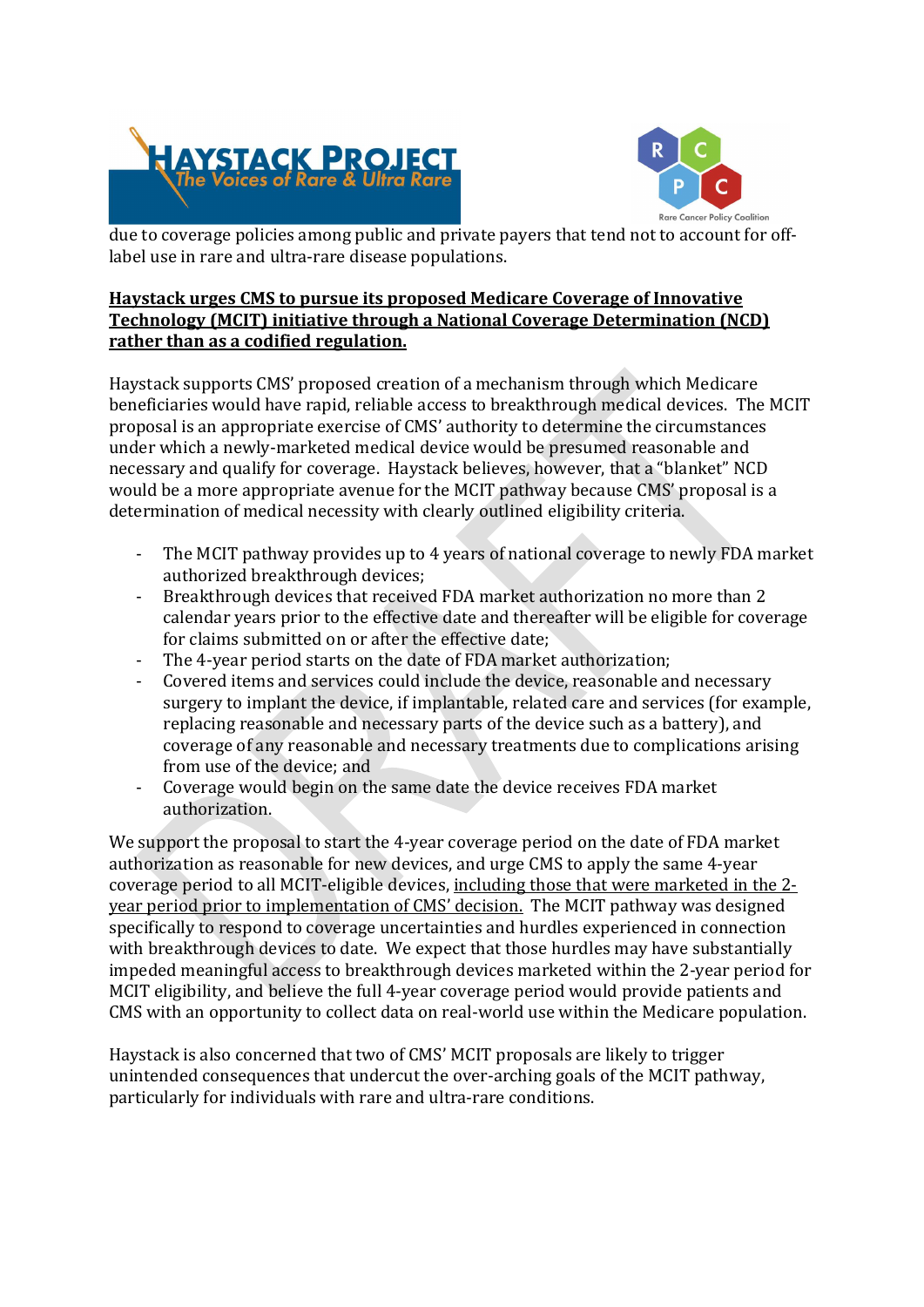



- First, CMS proposes that if a breakthrough device is the subject of an NCD, the device would not be eligible for MCIT. We are concerned that this provision injects uncertainty into the MCIT pathway by opening the possibility that CMS could initiate an NCD for a soon-to-be-marketed device and foreclose coverage under an MCIT pathway. CMS could, however, achieve the same goals of enabling access to breakthrough devices with a single "breakthrough device MCIT" NCD. The rationale CMS articulated to support a regulation establishing national coverage of breakthrough devices as "reasonable and necessary" also supports national coverage within an NCD. The NCD mechanism would also provide CMS with greater flexibility in identifying devices subject to existing NCDs rather than the breakthrough device MCIT NCD.
- Second, CMS proposes requiring that devices must be used according to FDA approved or cleared indication for use, with off-label uses rendered non-covered on a national basis. Haystack is concerned that individuals with rare and ultrarare diseases often manage disease symptoms through off-label use of products approved for more common conditions as part of the practice of medicine within subspecialties caring for these patients. Medicare beneficiaries often encounter a labyrinth of documentation, prior authorization, and/or appeals processes to gain access to the care they need. A regulatory barrier to coverage for off-label uses of breakthrough devices would likely make access to these products far more complex than it is for non-breakthrough devices. Given that the Medicare appeals process would not permit inquiry beyond verifying that the use was offlabel and within the regulatory coverage prohibition, the only mechanism for access would be a challenge to the regulation itself. The NCD mechanism to the MCIT pathway would instead enable CMS to place off-label uses within contractor discretion, and if appropriate, permit device- and patient-specific challenges to NCDrelated noncoverage of off-label uses. It would also avoid uncertainties associated with an MCIT pathway that is at odds with the health care needs of rare and ultrarare patients.

We therefore strongly suggest the NCD mechanism as a more appropriate avenue for the MCIT pathway that would mitigate the potential for unintended constraints on access associated with a codified regulation.

### Haystack urges CMS to abandon its proposal to codify a definition of "reasonable and necessary."

As CMS articulated in its Proposed Rule, determinations of whether or not items and services are "reasonable and necessary" can be made (1) at the **beneficiary level** through the claims processing mechanism and any pre- or post-payment review; (2) at the "local" level by a Medicare Administrative Contractor (MAC) initiating a Local Coverage Determination (LCD); or (3) on a national level through the NCD process. Haystack is concerned that CMS' proposal to codify a single set of criteria within a definition for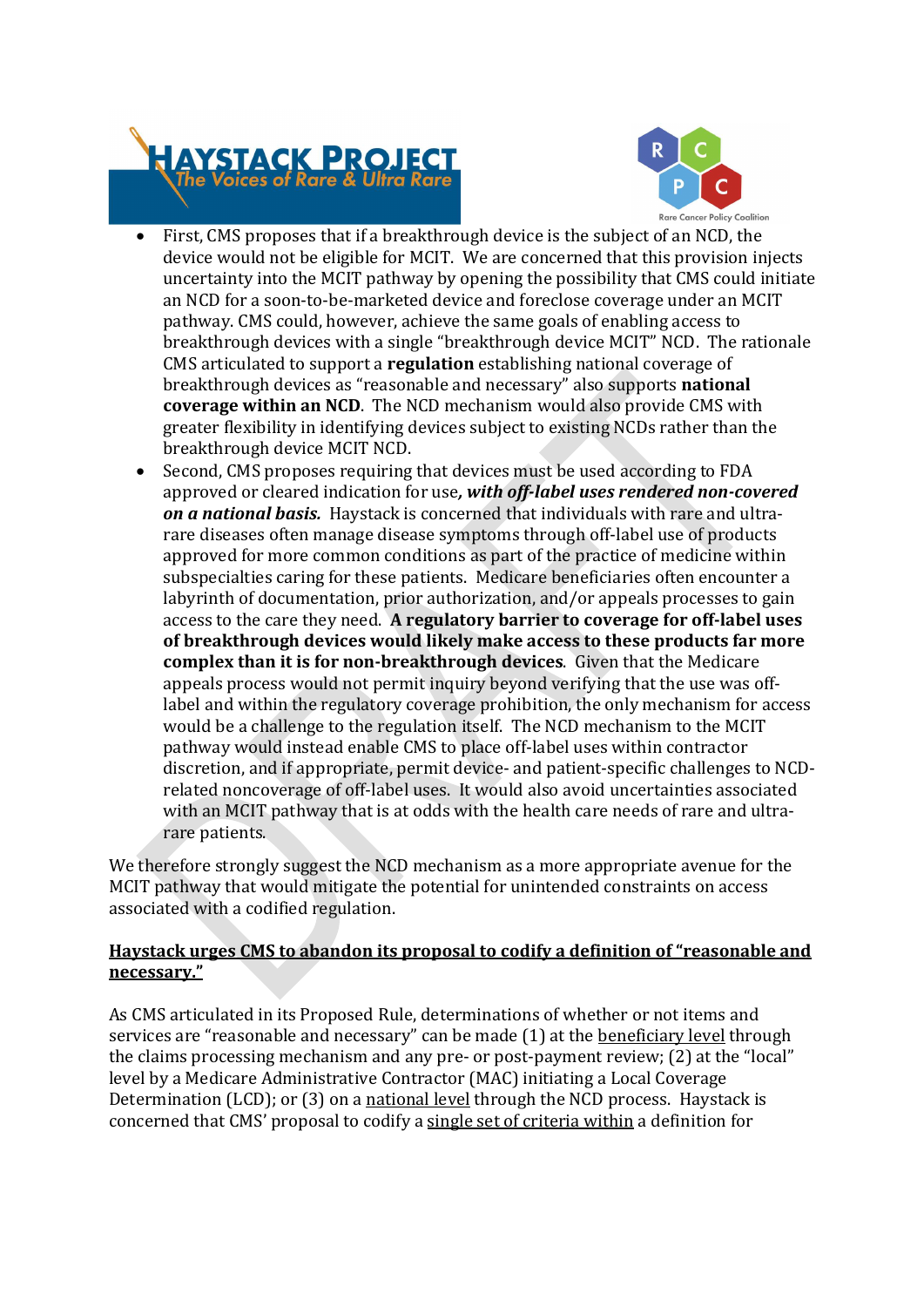



"reasonable and necessary" conflates the appropriate criteria and intended purpose for an NCD with those of Local Coverage Determinations and patient-specific claim adjudications.

# Haystack has significant concerns that uniformity is inappropriate given the refinements CMS proposes and the fact that these decisions are not monolithic; they vary in scope from the individual patient claim adjudication to population-based decisions on a "local" or "national" level.<br>The Medicare Program Integrity Manual guides MACs, the Comprehensive Error Rate

Testing (CERT) Contractor, Recovery Auditors, and Uniform Program Integrity Contractors (UPICs) in appropriate criteria for establishing medical necessity at the claims adjudication and review levels, including that:<br>- It is safe and effective;<br>- It is not experimental or investigational; and<br>- It is appropriate, including the duration and frequency in terms of whether the

- 
- 
- service or item is:
	- $\circ$  Furnished in accordance with accepted standards of medical practice for the diagnosis or treatment of the beneficiary's condition or to improve the function of a malformed body member;
	- o Furnished in a setting appropriate to the beneficiary's medical needs and condition;
	- o Ordered and furnished by qualified personnel; and,
	- o One that meets, but does not exceed, the beneficiary's medical need.1

MACs apply criteria to establish the conditions under which an item or service is reasonable and necessary at the contractor-wide level through the LCD process. This has historically been a program integrity mechanism through which MACs address overutilization with claims processing "edits" that deny payment when claims do not meet the established medical necessity criteria within the LCD. The LCD process can also be initiated through requests from beneficiaries, health care professionals, or other interested parties within the contractor's jurisdiction. The criteria for LCD analyses of "reasonable and necessary" are identical to those listed above for claim-specific determinations, with an additional criteria that the item or service be "at least as beneficial as an existing and available medically appropriate alternative." CMS' proposal did not clearly state that this LCD criterion would be added as part of "reasonable and necessary" determinations made by MACs at the claims processing and pre- and post-payment review levels. It is, therefore, unlikely that stakeholders will have the opportunity to assess and communicate to CMS what, if any, impact this additional criterion might have on beneficiary access.

<sup>1</sup> Medicare Program Integrity Manual, Chapter 3, Section 3.6.2.2 - Reasonable and Necessary Criteria. https://www.cms.gov/Regulations-and-Guidance/Guidance/Manuals/Downloads/pim83c03.pdf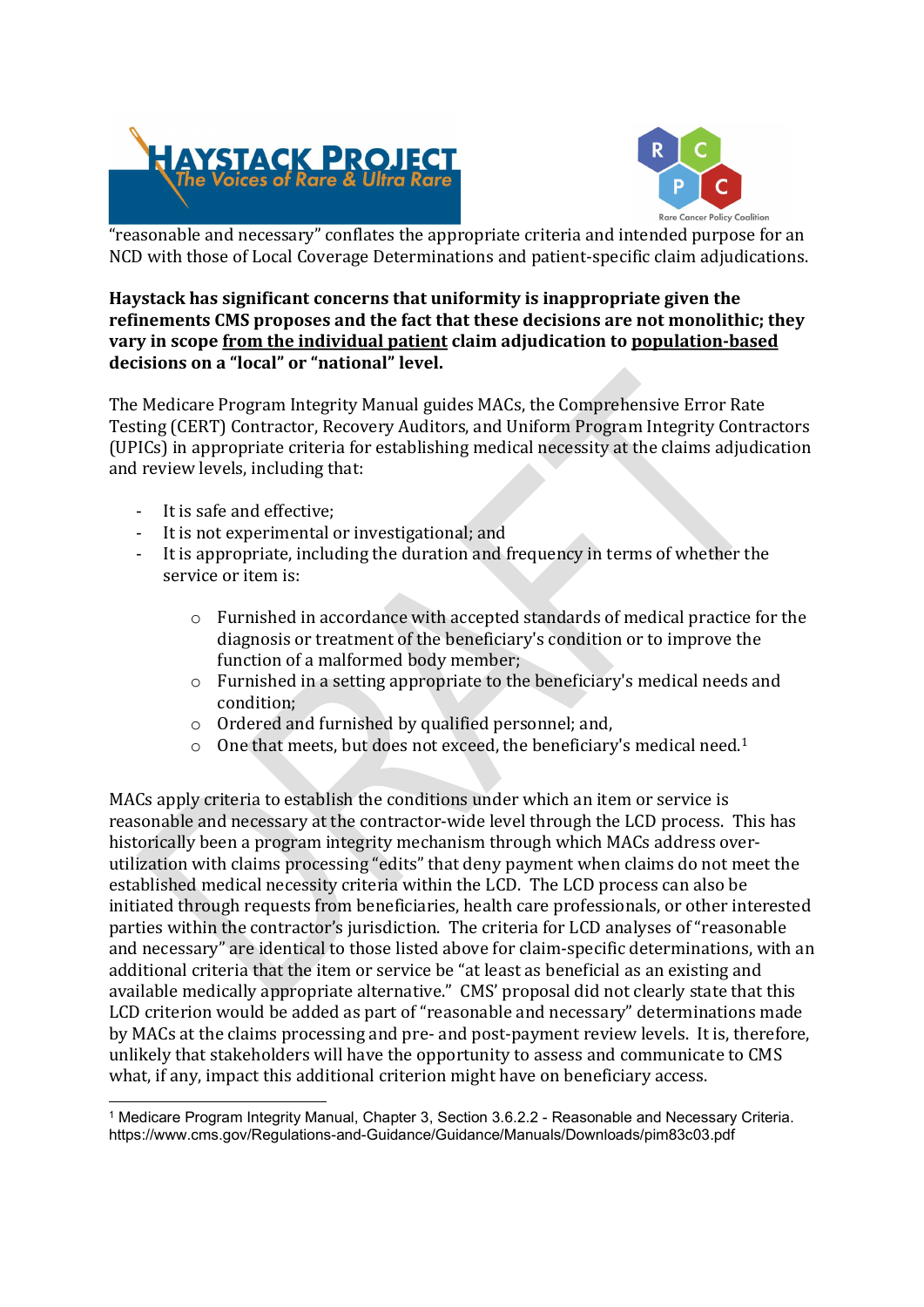



Even more concerning is CMS' proposal to change the perspective from which "appropriateness" is determined from the beneficiary receiving treatment to a population-level by inserting "for Medicare patients" into the appropriateness prong on the inquiry. In fact, the Social Security Act (SSA) establishes a **beneficiary-specific** entitlement to benefits:

SEC. 1832. [42 U.S.C. 1395k] (a) The benefits provided to an individual by the insurance program established by this part shall consist of—

(1) entitlement to have payment made to him or on his behalf (subject to the provisions of this part) for medical and other health services, except those described in subparagraphs (B) and (D) of paragraph (2) and subparagraphs (E) and (F) of section 1842(b)(6)

Medicare and its MACs have consistently viewed claim-specific medical necessity adjudications within the context of the **beneficiary's** condition, including any comorbidities or complicating factors. The Medicare Program Integrity Manual instructions related to claim adjudication similarly reflect the view that each Medicare beneficiary is entitled to medical care that is reasonable and necessary for the diagnosis or treatment of the **beneficiary's** condition or to improve the function of a malformed body member.

We are concerned that CMS' insertion of a "Medicare patients" perspective will drive population-based evidentiary analyses and conclusions that, while potentially appropriate in proposed draft guidance documents related to NCDs under Section 1862(l)(1), are in conflict with longstanding interpretations of each beneficiary's entitlement to reasonable and necessary care.<br>Haystack is similarly concerned that the concept of "Medicare patients" as a distinct and

definable subpopulation may neglect consideration of the non-elderly Medicare beneficiaries that make up approximately 15% of the overall Medicare population and include: - People under age 65 who are disabled and have received SSDI payments for 24

- 
- months; and <br>- People under age 65 who are diagnosed with end-stage renal disease (ESRD) or amyotrophic lateral sclerosis (ALS).2

This shift in "reasonable and necessary" analyses will have a disproportionate adverse impact on patients with rare and ultra-rare conditions, rare cancers, and multiple chronic conditions. The regulatory provision would apply to and limit the types

<sup>22</sup> https://www.kff.org/medicare/issue-brief/an-overview-of-medicare/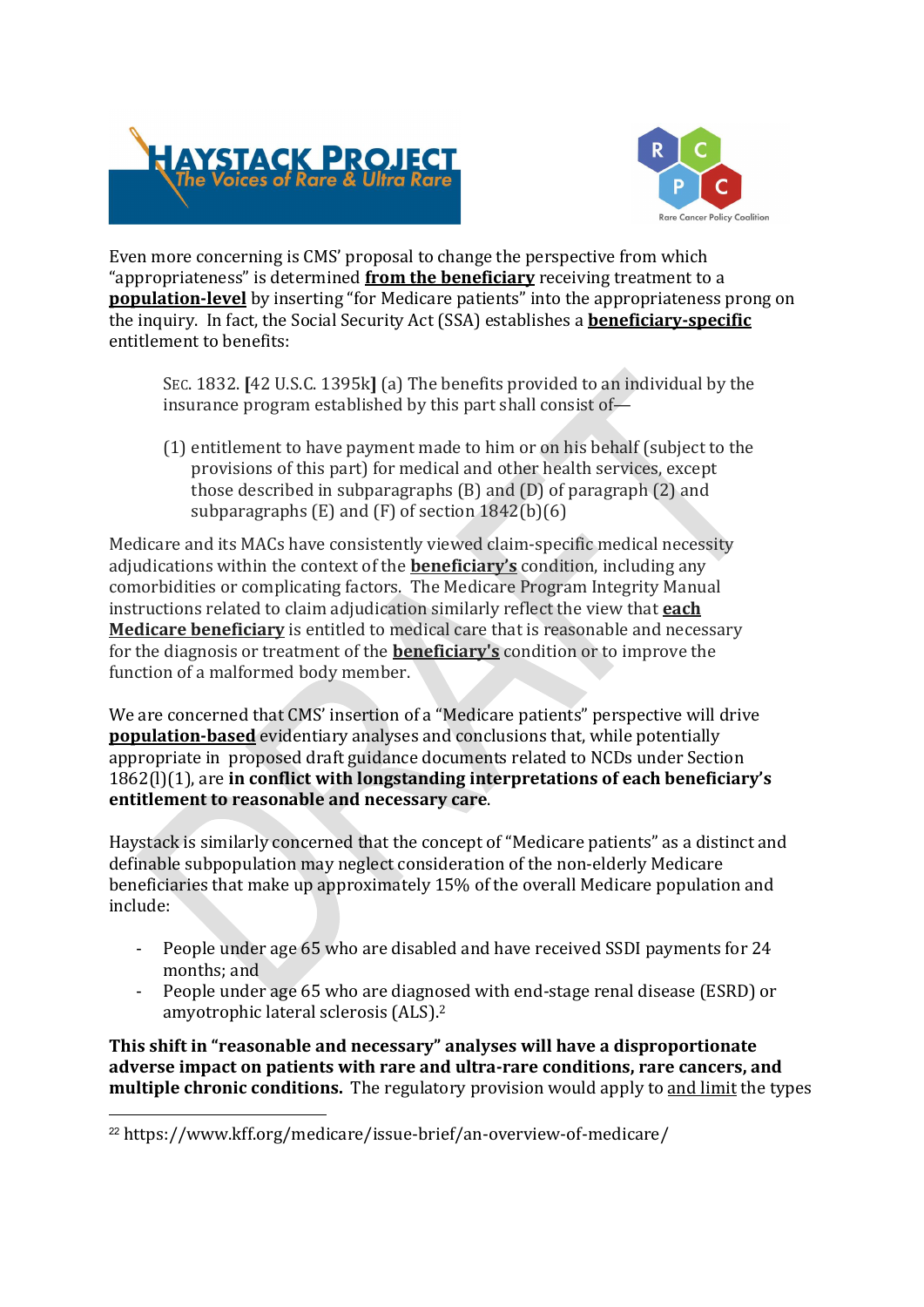



of evidence beneficiaries could submit to establish that the care they seek is medically necessary to evidence establishing that it is appropriate for "Medicare patients" as a whole rather than that it is appropriate care for **the beneficiary's** condition or unique set of conditions. This population-level evidentiary determination would, pursuant to the newlycodified regulation, be a question of fact for which deference would likely be afforded to the MAC or Departmental Appeals Board. At a minimum, we expect that Medicare beneficiaries with rare and ultra-rare conditions, rare cancers, and idiosyncratic combinations of chronic conditions, comorbidities, and risk factors would have to engage higher levels of appeals more frequently when they already face significant barriers to access. More likely, we expect that our community of patients will once again be lost in population-based analyses, and appropriate care will simply be denied. For patients with rare and ultrarare conditions, codifying the refined, singular set of criteria for "reasonable and necessary" determinations as a population-level inquiry could foreclose all meaningful avenues for challenging claim denials, leaving a direct challenge to the regulation itself as the only option.

Finally, Section 1862(l) of the SSA directs the Agency to utilize a notice and comment process to develop *quidance* documents, not *requlations*, on factors considered in "reasonable and necessary" determinations made within the NCD process.

1862 l) NATIONAL AND LOCAL COVERAGE DETERMINATION PROCESS.— (1) FACTORS AND EVIDENCE USED IN MAKING NATIONAL COVERAGE DETERMINATIONS.—The Secretary shall make available to the public the factors considered in making national coverage determinations of whether an item or service is reasonable and necessary. The Secretary shall develop guidance documents to carry out this paragraph in a manner similar to the development of guidance documents under section 701(h) of the Federal Food, Drug, and Cosmetic Act (21 U.S.C. 371(h)). [emphasis added, citations omitted]

As Haystack noted above, the Medicare Program Integrity Manual distinguishes claimspecific medical necessity determinations from LCDs with respect to the criteria for consideration. Congress also recognized that factors and criteria could, and perhaps should, differ based upon the scope and breadth of the decision, and retain a measure of inherent flexibility, by directing CMS to develop "guidance documents" specific to the "reasonable and necessary" requirement applied to NCDs.

We strongly urge CMS to abandon its proposal to codify a singular set of criteria for establishing that an item or service is "reasonable and necessary."

### Haystack urges CMS to provide greater granularity on the intended scope of applicable items and services within the proposed definition of "reasonable and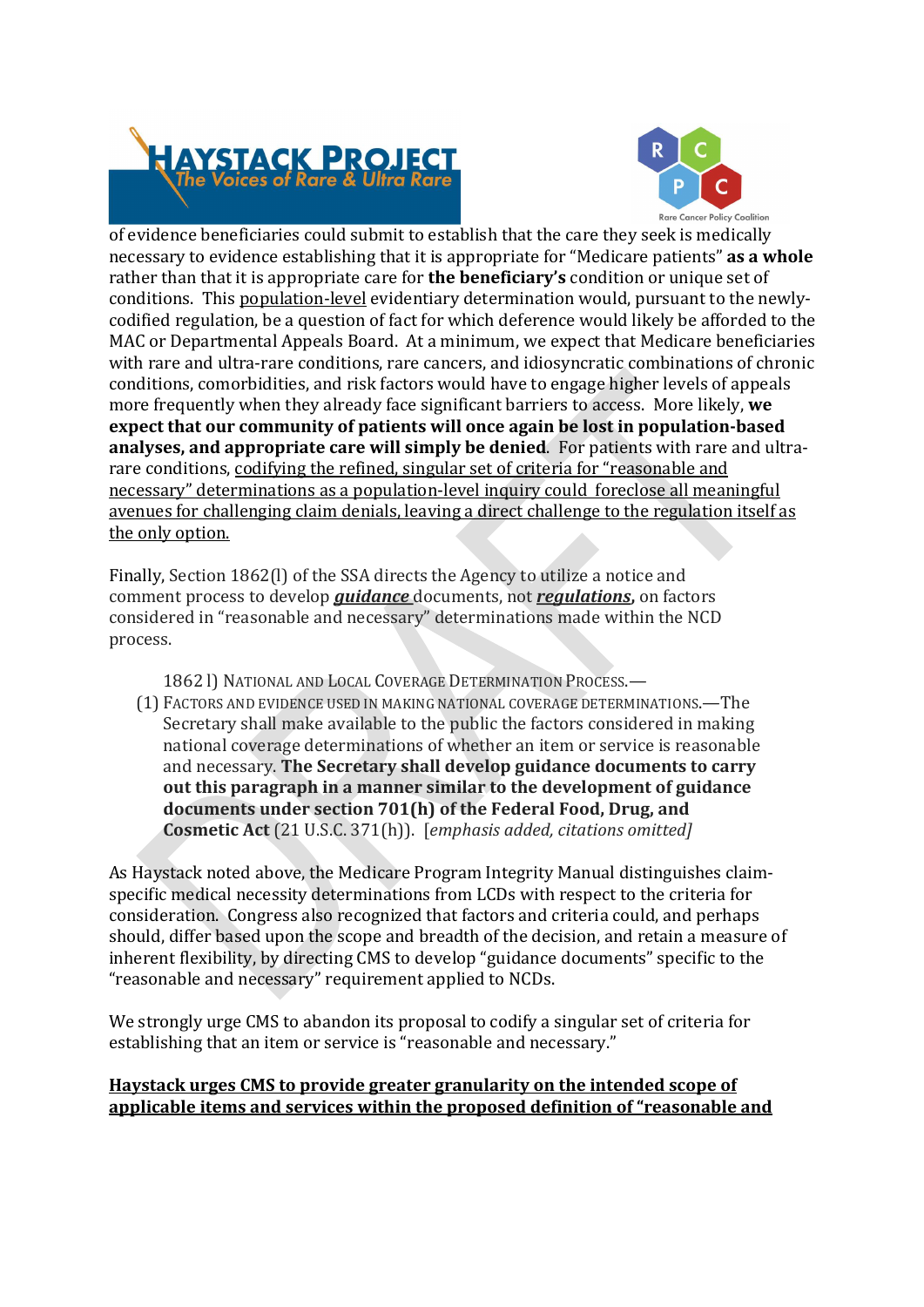



#### necessary" and re-issue a proposed rule that clearly notifies and seeks comment from all relevant stakeholders.

Haystack and its patient advocacy organizations have encountered a significant amount of divergence among stakeholder understanding on the scope of CMS' proposed definition of "reasonable and necessary." We have heard from stakeholders suggesting that the Proposed Rule applies only to medical devices, and not to drugs, laboratory tests, or surgical procedures. The proposed placement of the regulatory text suggests that this interpretation is correct. We have also encountered patient advocacy organizations and other stakeholders that urge us to view the proposal as broadly applicable based on discussions with CMS.

We are concerned that when, as here, stakeholders are unable to analyze a proposed rule and reach some level of common understanding on its scope and impact, the notice and comment process falls short of its purpose. Given the potential impact CMS' proposal could have on patients, providers, and manufacturers, it is essential that all stakeholders, particularly patients and patient organizations have the opportunity to offer meaningful input. Haystack, therefore, urges that, to the extent that CMS has determined to proceed with a codified definition of "reasonable and necessary," it do so through a re-issued proposed rule that takes into account comments received, and provides ample opportunity for all stakeholders to consider its impact on patients, and any safeguards required to ensure that any unforeseen impediments to patient access are addressed and resolved with minimal burden to patients and providers.

### Haystack urges CMS to include use of commercial payer coverage policies as an optional category of evidence that can be considered in expanding coverage, rather than as a potential substitute for MAC or CMS evidence-based decisions.

CMS proposes that an item or service would be "appropriate for Medicare patients" if it is "covered in the commercial insurance market, except where evidence supports that there are clinically relevant differences between Medicare beneficiaries and commercially insured individuals." Haystack recognizes that CMS seeks to implement the directives contained in the October 3, 2019 "Executive Order on Protecting and Improving Medicare for Our Nation's Seniors" to make coverage of breakthrough medical devices "widely available, consistent with the principles of patient safety, market-based policies, and value for patients." 

Haystack notes that CMS' stated intent is to provide an additional avenue for demonstrating that an item or service is appropriate. However, we are extremely concerned that broad use of commercial coverage polices would likely lead to broad incorporation of coverage restrictions. Commercial insurers, unlike the Medicare program, often implement coverage policies for each new drug or device for which utilization is likely to reach a sufficient threshold. Many, if not most, coverage policies for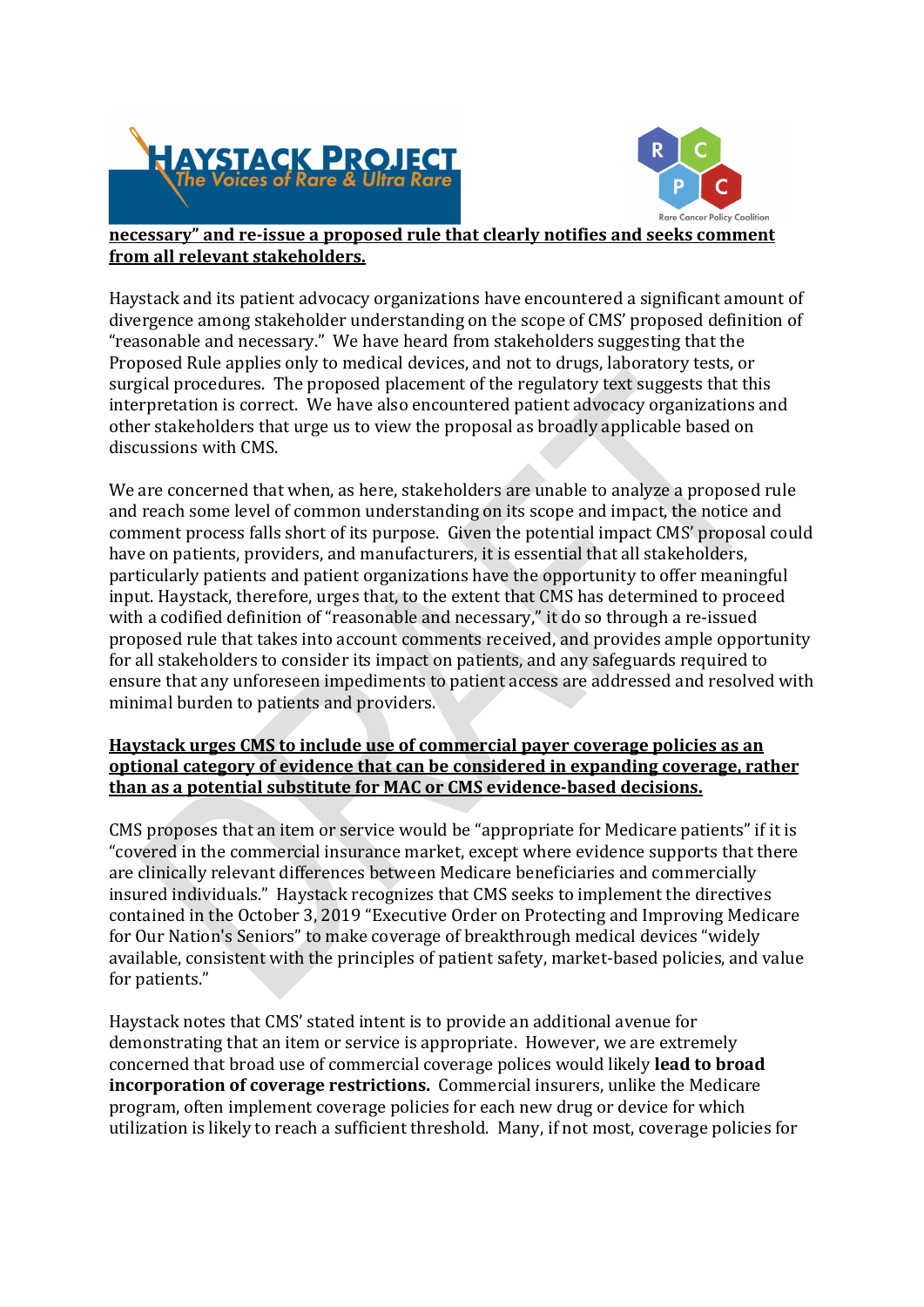



higher-cost products are implemented through a maze of potentially complex set of documentation and prior authorization requirements, which to our patients and their physicians, seem designed to deter access. Grafting these policies, including their restrictions, onto the Medicare program would result in a significant number of claims requiring manual processing, denials pending documentation. We expect that there would also be an increase in use of Advance Beneficiary Notice of Noncoverage (ABN) as a substitute for commercial payer use of prior authorization, which is a monumental deterrent to patients.

Haystack's specific comments on use of commercial plan coverage policies depends on the scope of items and services to which it would apply. We expect that the alternative mechanism for establishing that a device is "appropriate" may streamline access within the spirit of the Executive Order. If, however, it is broadly applied across the Medicare program to all items and services for which there is no applicable NCD or LCD, access constraints and increased provider burden are very likely.

Haystack is also concerned about unintended impact on the reconsideration and appeals processes that would follow codification of this proposal, particularly if it applies broadly across Medicare. We urge CMS, once again, to clarify the scope and impact of its proposal, and consider adopting use of commercial coverage policies, through subregulatory guidance, as an acceptable evidentiary resource for MACs developing LCDs in response to stakeholder requests. We believe this option appropriately balances an interest in marketbased approaches with beneficiary access to innovative treatment options.

## Conclusion

Haystack Project appreciates the opportunity to offer its comments and suggestions in connection with CMS' proposed MCIT pathway and definition of "reasonable and necessary." We look forward to working with you to ensure that all beneficiaries have access to the care they need, no matter how rare their disease or condition.

We look forward to a continuing dialogue to ensure that all patients are able to receive appropriate care, no matter how rare their disease or condition. If you have questions or need further information, please do not hesitate to contact Saira Sultan at 202-360-9985.

Sincerely,